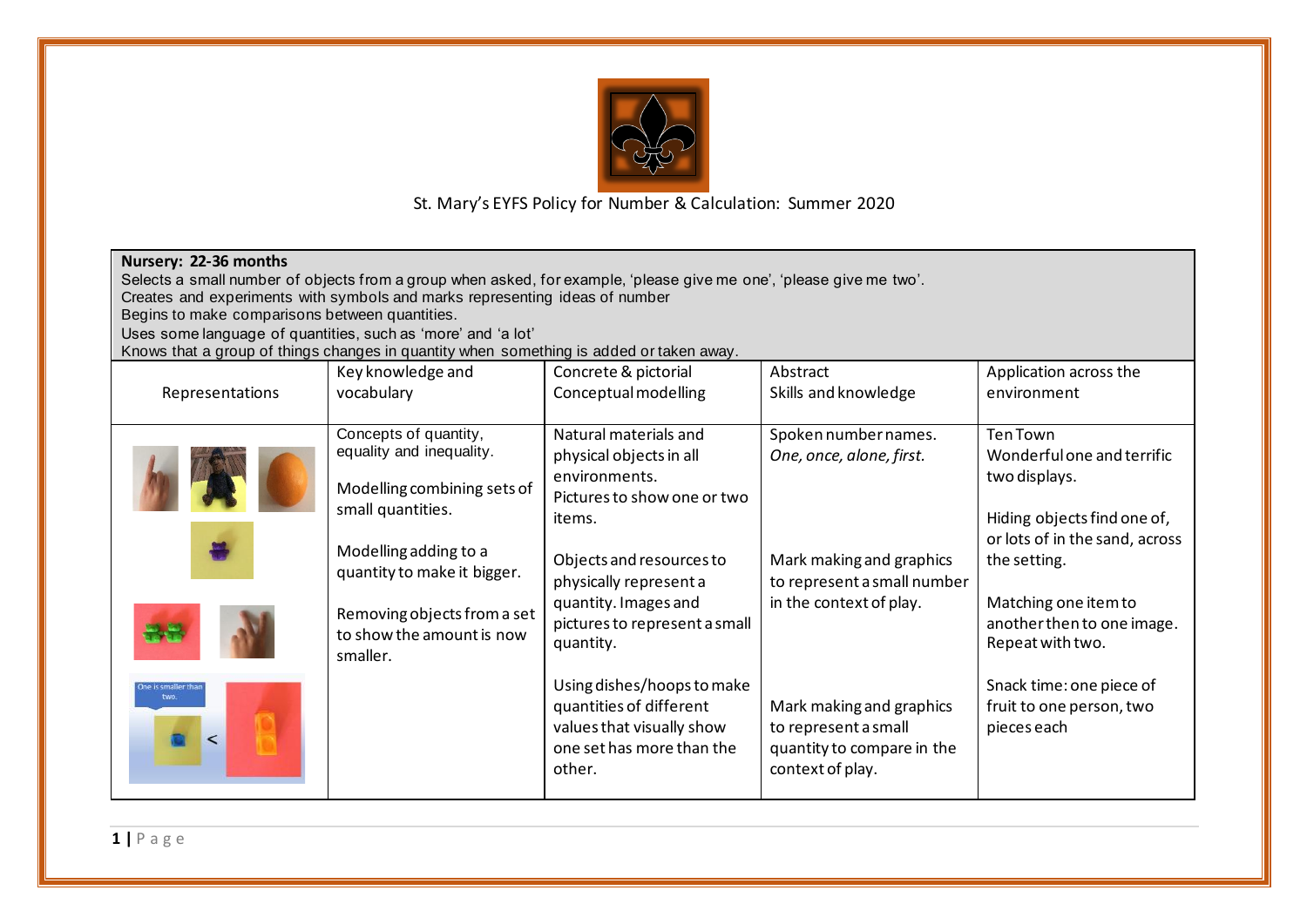

|  | Images of quantities to  | Problem solving: "We need |
|--|--------------------------|---------------------------|
|  | compare. Which has more? | one/two each how can we   |
|  |                          | sort the bears?"          |
|  |                          |                           |
|  |                          |                           |
|  |                          |                           |
|  |                          |                           |

| Nursery/Reception: 30 - 50 months<br>Knows that numbers identify how many objects are in a set.                                                                                                          |                                                                                                                                                                     |                                                                                                                                                                  |                                                                                                                                                          |                                                                                              |                                                                                                                                       |  |  |
|----------------------------------------------------------------------------------------------------------------------------------------------------------------------------------------------------------|---------------------------------------------------------------------------------------------------------------------------------------------------------------------|------------------------------------------------------------------------------------------------------------------------------------------------------------------|----------------------------------------------------------------------------------------------------------------------------------------------------------|----------------------------------------------------------------------------------------------|---------------------------------------------------------------------------------------------------------------------------------------|--|--|
| Beginning to represent numbers using fingers, marks on paper or pictures.<br>Sometimes matches numeral and quantity correctly.<br>Compares two groups of objects, saying when they have the same number. |                                                                                                                                                                     |                                                                                                                                                                  |                                                                                                                                                          |                                                                                              |                                                                                                                                       |  |  |
| Separates a group of three or four objects in different ways, beginning to recognise that the total is still the same.<br>Shows an interest in representing numbers.                                     |                                                                                                                                                                     |                                                                                                                                                                  |                                                                                                                                                          |                                                                                              |                                                                                                                                       |  |  |
|                                                                                                                                                                                                          | Key Vocabulary                                                                                                                                                      | Key knowledge                                                                                                                                                    | Concrete & pictorial                                                                                                                                     | Abstract                                                                                     | Application across                                                                                                                    |  |  |
| Representations                                                                                                                                                                                          |                                                                                                                                                                     |                                                                                                                                                                  | Conceptual                                                                                                                                               | Skills and                                                                                   | the environment                                                                                                                       |  |  |
|                                                                                                                                                                                                          |                                                                                                                                                                     |                                                                                                                                                                  | modelling                                                                                                                                                | knowledge                                                                                    |                                                                                                                                       |  |  |
|                                                                                                                                                                                                          | Layers of<br>vocabulary<br>Sitjon sperie<br>- wodolay<br>Tio 2<br>Senaryms<br>The Lines<br>Bancombi<br>Appendix 1a<br>Beck's Tiers of<br>Vocabulary<br>Appendix 1b: | Concepts of<br>cardinality, equality,<br>inequality and<br>rearranging the same<br>quantity.<br>Counting to 3. One to<br>one correspondence.<br>Knowing how many | Natural materials<br>and physical objects<br>in all environments<br>to count.<br>(cardinality)<br>Pictures to show a<br>quantity that can be<br>counted. | Representa<br>quantity by<br>drawing.<br>Mark making and<br>graphics to<br>represent a small | Construction.<br>What can you make<br>with $3/4$ bricks?<br>Small world.<br>Put three carriages<br>on the train.<br>How many cars are |  |  |
|                                                                                                                                                                                                          | Vocabulary book                                                                                                                                                     | are in the set.                                                                                                                                                  |                                                                                                                                                          | quantity and                                                                                 | in the car park?                                                                                                                      |  |  |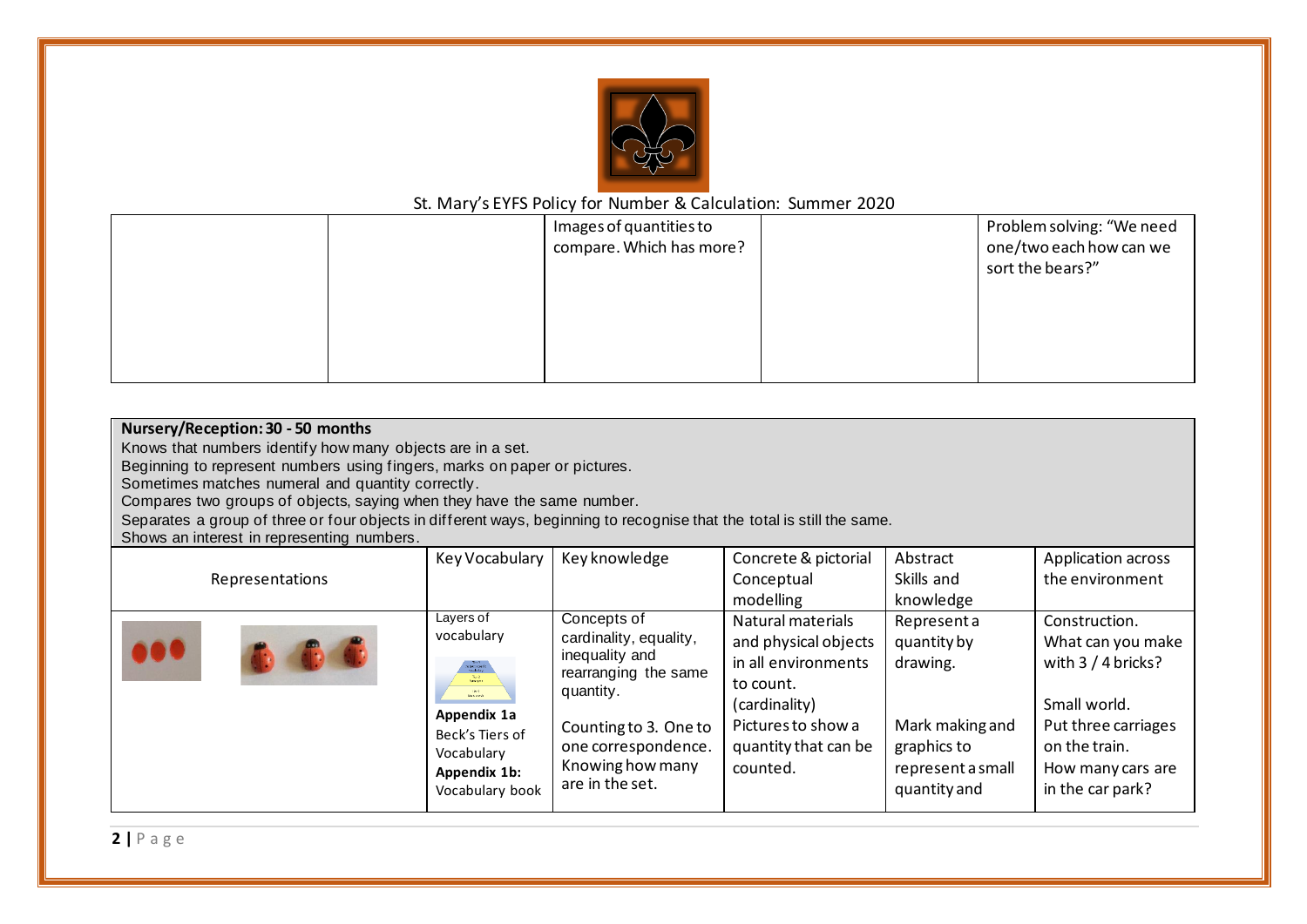

| Inequality: bigger, smaller, more<br><b>Build models</b><br>One is smaller than<br>for:<br>two.<br>Two is smaller than<br>"Two is more<br>three.<br>than one.<br>Three is more<br>than two.<br>Three is more<br>than one."<br>$\overline{3}$<br>on | Basic to subject<br>specific (Beck's<br>Tiers):<br>Add, more, and,<br>make, sum,<br>total, altogether,<br>double, how<br>many<br><b>Instructional</b><br>vocabulary:<br>Listen, join in,<br>say, start from,<br>look at, carry | Comparing numbers<br>1,2 and $3 - 'bigger'$<br>and 'smaller'<br>Stable ordering<br>numbers 1 to 3.<br>3 is made up of 2 and<br>1.<br>Using counting<br>strategies and<br>subitising to identify<br>the number of<br>concrete objects in<br>the set. | Use fingers to show<br>small amounts.<br>Images and pictures<br>to represent a small<br>quantity.<br>Resources that<br>match a numeral to<br>a quantity. E.g a<br>number track, digits<br>cards with numerals<br>and quantities<br>represented. | attempts at<br>numerals.<br>Mark making and<br>drawings to<br>replicate the<br>concrete and<br>pictorial model.<br>With models,<br>attempts to write<br>numerals and<br>continue to mark<br>make. | How many skittles<br>have you knocked<br>over?<br>Mark making and<br>graphics to<br>represent a small<br>number in the<br>context of play. |
|----------------------------------------------------------------------------------------------------------------------------------------------------------------------------------------------------------------------------------------------------|--------------------------------------------------------------------------------------------------------------------------------------------------------------------------------------------------------------------------------|-----------------------------------------------------------------------------------------------------------------------------------------------------------------------------------------------------------------------------------------------------|-------------------------------------------------------------------------------------------------------------------------------------------------------------------------------------------------------------------------------------------------|---------------------------------------------------------------------------------------------------------------------------------------------------------------------------------------------------|--------------------------------------------------------------------------------------------------------------------------------------------|
|----------------------------------------------------------------------------------------------------------------------------------------------------------------------------------------------------------------------------------------------------|--------------------------------------------------------------------------------------------------------------------------------------------------------------------------------------------------------------------------------|-----------------------------------------------------------------------------------------------------------------------------------------------------------------------------------------------------------------------------------------------------|-------------------------------------------------------------------------------------------------------------------------------------------------------------------------------------------------------------------------------------------------|---------------------------------------------------------------------------------------------------------------------------------------------------------------------------------------------------|--------------------------------------------------------------------------------------------------------------------------------------------|

| Reception: 40 - 60 months                                                                                   |
|-------------------------------------------------------------------------------------------------------------|
| Counts up to three or four objects by saying one number name for each item.                                 |
| Counts objects to 10 and beginning to count beyond 10.                                                      |
| Selects the correct numeral to represent 1 to 5, then 1 to 10 objects.                                      |
| Uses the language of 'more' and 'fewer' to compare two sets of objects.                                     |
| Finds the total number of items in two groups by counting all of them.                                      |
| Says the number that is one more than a given number.                                                       |
| In practical activities and discussion, beginning to use the vocabulary involved in adding and subtracting. |
|                                                                                                             |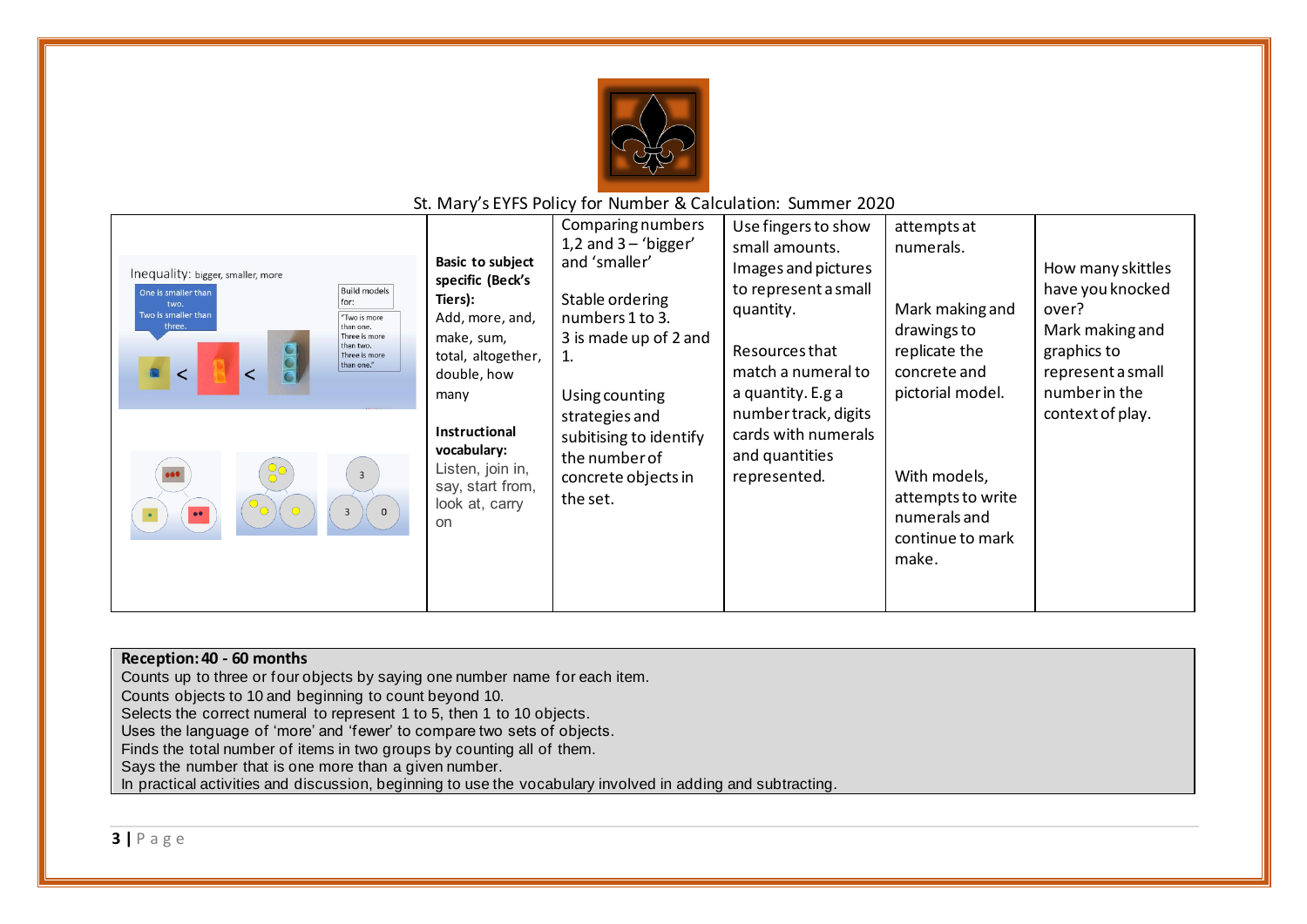

|                 | Key Vocabulary              | Key knowledge and         | Concrete & pictorial    | Abstract               | Application across the   |
|-----------------|-----------------------------|---------------------------|-------------------------|------------------------|--------------------------|
| Representations |                             | vocabulary                | Conceptual modelling    | Skills and knowledge   | environment              |
|                 |                             |                           |                         |                        |                          |
|                 | Layers of vocabulary        | Number structure.         | Natural materials,      | Represent a quantity   | Malleable play:          |
| 5 <sub>1</sub>  |                             | Equality, inequality.     | physical objects and    | by drawing or by using | problem solving          |
|                 |                             | Partitioning and          | mathematical            | graphics. (using       | 'Let's put 5 cherries on |
|                 |                             | recombing.                | resources e.g. counters | drawings to show a     | the cakes.'              |
|                 |                             | Subitising to 5.5 as an   | in all environments to  | resource)              | 'How will you put your   |
|                 |                             | anchor.                   | count accurately.       |                        | 5 candles on the two     |
| $2 + 5 = 7$     | <b>Basic to subject</b>     |                           | (cardinality).          | Mark making and        | cakes?'                  |
| 0000000         | specific (Beck's<br>Tiers): | Modelling the combining   | To 10 and beyond.       | graphics to represent  |                          |
|                 | Add, more, and,             | of sets, recognising that | Pictures to show a      | numbers to 10 and      | Role play: problem       |
|                 | make, sum, total,           | the quantity has          | quantity that can be    | beyond in their play.  | solving                  |
|                 | altogether, double,         | increased.                | counted then to 10 and  |                        | Each shelf in the shop   |
|                 | how many more to            |                           | beyond.                 |                        | must have 5 or more      |
|                 | make, how many              | Using counting            |                         | Graphics and attempts  | items to sell.           |
|                 | are left, how many          | strategies and subitising | Resources that match a  | at numerals in the     | How shall we arrange     |
|                 | have gone?                  | to identify the number    | numeral to a quantity   | correct orientation.   | the items?               |
|                 |                             | of concrete/pictorial     |                         |                        |                          |
|                 | <b>Instructional</b>        | objects in the set        | Models of               | Mark making and        | Find items in the sand.  |
|                 | vocabulary:                 |                           | mathematical counting   | numerals to replicate  | 3 shells and 2 fish. How |
|                 | Listen, join in, say,       |                           | resources to show the   | the concrete and       | many items               |
|                 | start from, look at,        |                           | more or fewer.          | pictorial model.       | altogether?              |
|                 | carry on, what              |                           | Using a number track    | Graphics and numerals  |                          |
|                 | comes next, find,           |                           | or line to show one     | to show the addition   |                          |
|                 | choose, talk about          |                           | more than a given       |                        |                          |
|                 |                             |                           | number                  |                        |                          |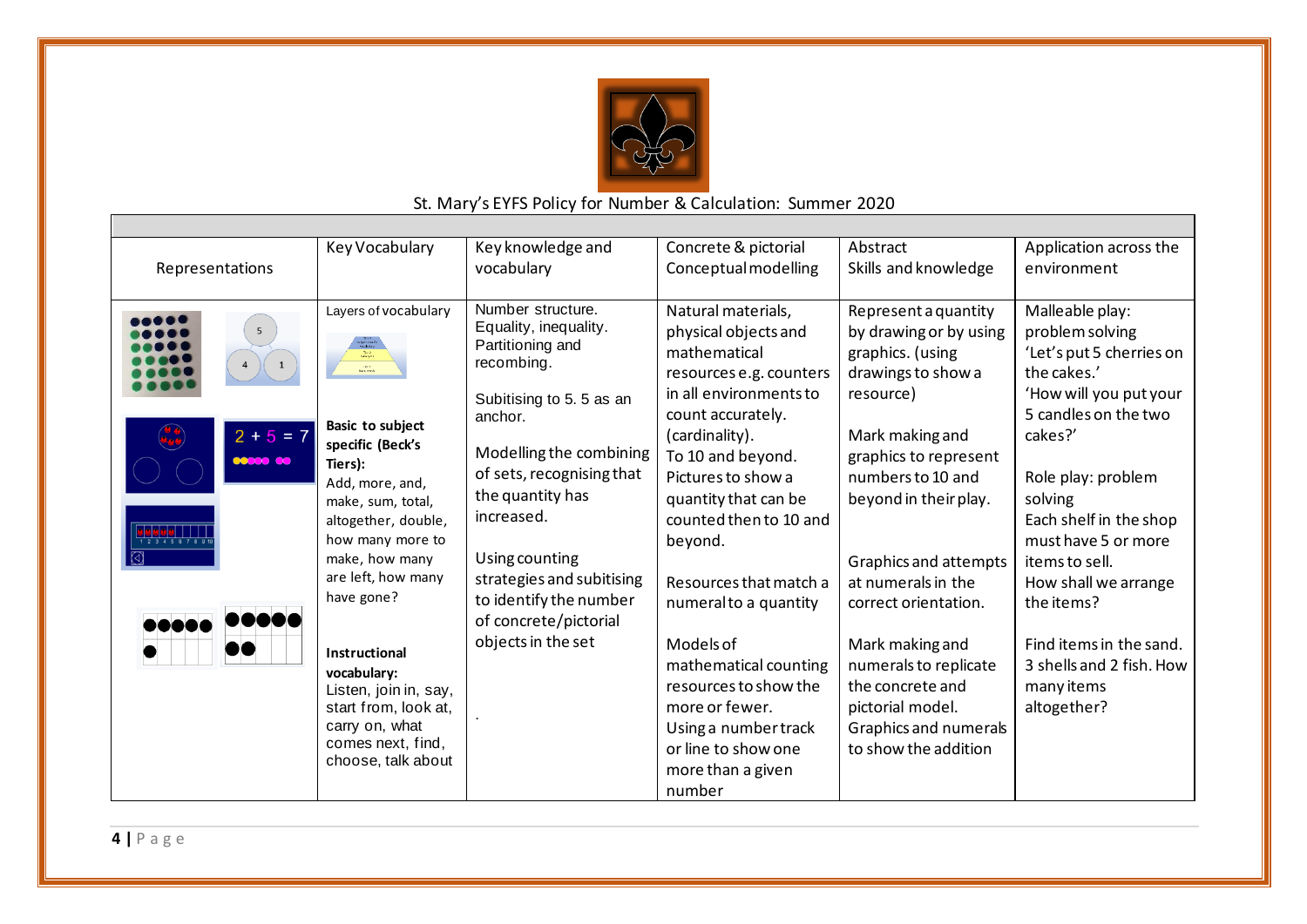

| <b>Reception: ELG 2018</b><br>Numbers to 20: place them in order and say which number is one more or one less than a given number<br>Using quantities and objects, they add and subtract two single-digit numbers and count on or back to find the answer<br>They solve problems, including doubling, halving and sharing. |                                                                                                                                                                                                                                                                                                                                                                                  |                                                                                                                                                                                                                                                                                                                                         |                                                                                                                                                                                                                                                                                                                                                               |                                                                                                                                                                                                                                                                                                                                                            |                                                                                                                                                                                                                                                                                                                                                                          |  |  |
|----------------------------------------------------------------------------------------------------------------------------------------------------------------------------------------------------------------------------------------------------------------------------------------------------------------------------|----------------------------------------------------------------------------------------------------------------------------------------------------------------------------------------------------------------------------------------------------------------------------------------------------------------------------------------------------------------------------------|-----------------------------------------------------------------------------------------------------------------------------------------------------------------------------------------------------------------------------------------------------------------------------------------------------------------------------------------|---------------------------------------------------------------------------------------------------------------------------------------------------------------------------------------------------------------------------------------------------------------------------------------------------------------------------------------------------------------|------------------------------------------------------------------------------------------------------------------------------------------------------------------------------------------------------------------------------------------------------------------------------------------------------------------------------------------------------------|--------------------------------------------------------------------------------------------------------------------------------------------------------------------------------------------------------------------------------------------------------------------------------------------------------------------------------------------------------------------------|--|--|
| Representations                                                                                                                                                                                                                                                                                                            | Key Vocabulary                                                                                                                                                                                                                                                                                                                                                                   | Key knowledge and<br>vocabulary                                                                                                                                                                                                                                                                                                         | Concrete & pictorial<br>Conceptual modelling                                                                                                                                                                                                                                                                                                                  | Abstract<br>Skills and knowledge                                                                                                                                                                                                                                                                                                                           | Application across the<br>environment                                                                                                                                                                                                                                                                                                                                    |  |  |
| 6<br>5<br>1<br>2<br>$3 + \Box = 6$<br>$1 + 5 =$<br>$\Box + 0 = 6$<br>$3 + 3 = \Box$<br>$5 + \square = 6$                                                                                                                                                                                                                   | Layers of vocabulary<br>$\frac{\text{Tr} \phi(\mathbf{Z})}{\text{Sensupint}}$<br>.<br>Baicamh<br><b>Basic to subject</b><br>specific (Beck's<br>Tiers):<br>Add, more, and,<br>make, sum, total,<br>altogether, double,<br>how many more to<br>make, how many<br>are left, how many<br>have gone?<br>One less, two less,<br>ten less, the<br>difference between,<br>odd and even. | Number structure.<br>Equality, inequality.<br>Partitioning and<br>recombing.<br>Subitising to 5.5 as an<br>anchor.<br>Modelling the<br>combining of sets,<br>recognising that the<br>quantity has increased.<br>Using counting<br>strategies and<br>subitising to identify<br>the number of<br>concrete/pictorial<br>objects in the set | Natural materials,<br>physical objects and<br>mathematical<br>resources e.g.<br>counters in all<br>environments to count<br>accurately.<br>(cardinality).<br>To 10 and beyond.<br>Pictures to show a<br>quantity that can be<br>counted then to 10<br>and beyond.<br>Resources that match<br>a numeral to a<br>quantity<br>Models of<br>mathematical counting | Represent a quantity by<br>drawing or by using<br>graphics. (using<br>drawings to show a<br>resource)<br>Mark making and<br>graphics to represent<br>numbers to 10 and<br>beyond in their play.<br>Graphics and attempts<br>at numerals in the<br>correct orientation.<br>Mark making and<br>numerals to replicate<br>the concrete and<br>pictorial model. | Malleable play:<br>problem solving<br>'Let's put 5 cherries on<br>the cakes.'<br>'How will you put your<br>5 candles on the two<br>cakes?'<br>Role play: problem<br>solving<br>Each shelf in the shop<br>must have 5 or more<br>items to sell.<br>How shall we arrange<br>the items?<br>Find items in the sand.<br>3 shells and 2 fish.<br>How many items<br>altogether? |  |  |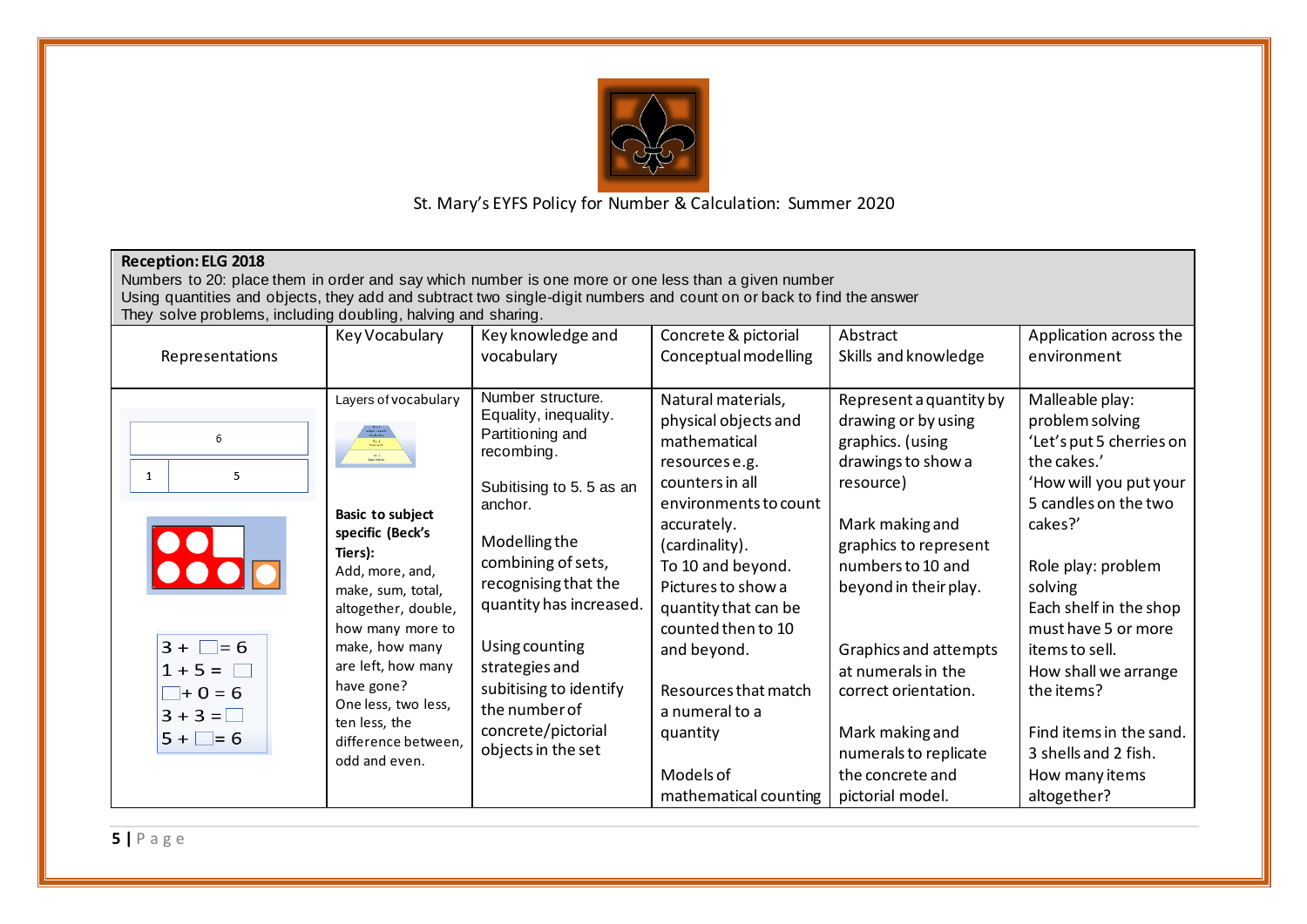

| $6 = 6 + \Box$<br>$6 = \Box + 5$<br>$6 = 2 + \Box$<br>$6 = \Box + 3$<br>$6 = \square + \square + 3$ | Instructional<br>vocabulary:<br>Listen, join in, say,<br>start from, look at,<br>carry on, what<br>comes next, find,<br>chose, talk about,<br>repeat, tell me,<br>describe,<br>complete                                                                                                                                    |                                                                                                    | resources to show the<br>more or fewer.<br>Using a number track<br>or line to show one<br>more than a given<br>number | Graphics and numerals<br>to show the addition                                            |                                                                    |  |  |
|-----------------------------------------------------------------------------------------------------|----------------------------------------------------------------------------------------------------------------------------------------------------------------------------------------------------------------------------------------------------------------------------------------------------------------------------|----------------------------------------------------------------------------------------------------|-----------------------------------------------------------------------------------------------------------------------|------------------------------------------------------------------------------------------|--------------------------------------------------------------------|--|--|
|                                                                                                     | <b>Reception: ELG 2018</b><br>Numbers to 20: place them in order and say which number is one more or one less than a given number<br>Using quantities and objects, they add and subtract two single-digit numbers and count on or back to find the answer<br>They solve problems, including doubling, halving and sharing. |                                                                                                    |                                                                                                                       |                                                                                          |                                                                    |  |  |
|                                                                                                     | Key Vocabulary                                                                                                                                                                                                                                                                                                             | Key knowledge                                                                                      | Concrete & pictorial                                                                                                  | Abstract                                                                                 | Application across the                                             |  |  |
| Representations                                                                                     |                                                                                                                                                                                                                                                                                                                            |                                                                                                    | Conceptual modelling                                                                                                  | Skills and knowledge                                                                     | environment                                                        |  |  |
|                                                                                                     | Layers of vocabulary<br>The 2<br>Senatents                                                                                                                                                                                                                                                                                 | Knowing that groups of<br>the same quantity are<br>added together. That is<br>what makes a double. | Natural materials,<br>physical objects and<br>mathematical<br>resources e.g.                                          | Represent a quantity by<br>drawing or by using<br>graphics. (using<br>drawings to show a | In small world play:<br>All the animals in the<br>enclosures are   |  |  |
| Counting in 2s                                                                                      |                                                                                                                                                                                                                                                                                                                            | The quantity divided                                                                               | counters in all                                                                                                       | resource)                                                                                | doubles. How many                                                  |  |  |
| 888 888 888                                                                                         | Basic to subject<br>specific (Beck's<br>Tiers):<br>Add, more, and,                                                                                                                                                                                                                                                         | into two equal groups.<br>Halving.<br>Sharing and grouping.                                        | environments to<br>double, share, group<br>and half accurately.                                                       | <b>Graphics and numerals</b><br>to show the<br>double/halving/grouping                   | lions will there be etc?<br>Doubles shop<br>Everything in the shop |  |  |
| Counting in 5s                                                                                      | make, sum, total,<br>altogether, double,<br>how many more to<br>make, how many                                                                                                                                                                                                                                             | Sharing is where you<br>take a quantity and<br>count out into how                                  | Modelling and<br>demonstrating groups<br>of and shared<br>quantities.                                                 | and sharing used.                                                                        | has to be double.<br>Snack time                                    |  |  |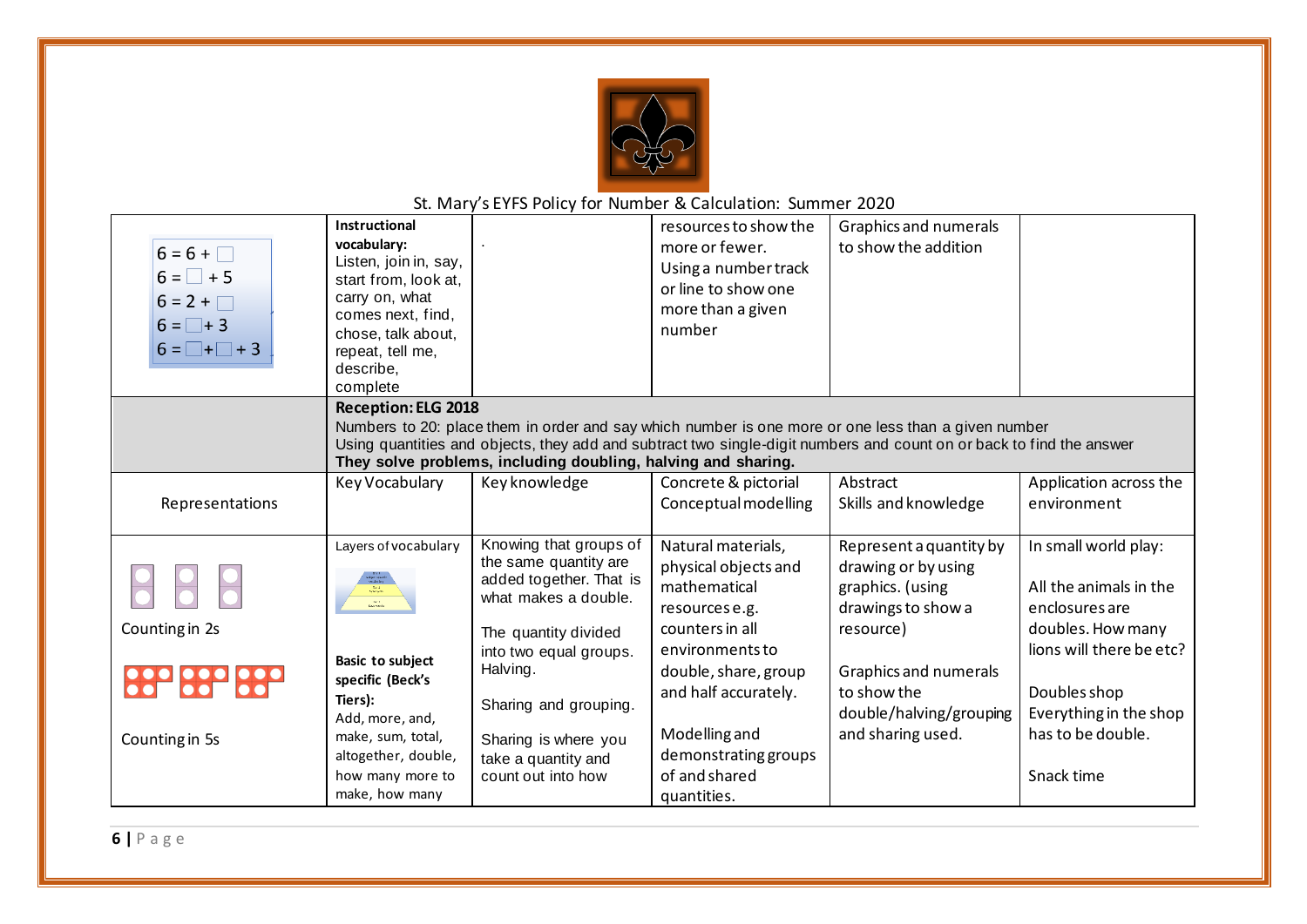

|                              | are left, how many    | many equal groups you |                        | How will we share the |
|------------------------------|-----------------------|-----------------------|------------------------|-----------------------|
|                              | have gone?            | want.                 | Showing that the       | fruit so that we can  |
|                              | One less, two less,   |                       | quantity has increased | have half each?       |
|                              | ten less, the         | Grouping is where you | when doubled and       |                       |
|                              | difference between,   | take the quantity and | reduced when halved.   |                       |
| Double 10 is 20.             | odd and even.         | make the groups (of   |                        |                       |
|                              | Equals, share,        | two, or three etc)    |                        |                       |
|                              | groups of, halve and  |                       |                        |                       |
|                              | half                  |                       |                        |                       |
|                              |                       |                       |                        |                       |
|                              |                       |                       |                        |                       |
|                              |                       |                       |                        |                       |
|                              | Instructional         |                       |                        |                       |
| 8 divided in to groups of 2. | vocabulary:           |                       |                        |                       |
|                              | Listen, join in, say, |                       |                        |                       |
|                              | start from, look at,  |                       |                        |                       |
|                              | carry on, what        |                       |                        |                       |
|                              | comes next, find,     |                       |                        |                       |
|                              | choose, talk          |                       |                        |                       |
|                              | about, repeat, tell   |                       |                        |                       |
|                              | me, describe,         |                       |                        |                       |
|                              | complete, pattern,    |                       |                        |                       |
|                              | remember, ring,       |                       |                        |                       |
| 4 shared equally into two    | work out, check,      |                       |                        |                       |
| groups.                      | another way           |                       |                        |                       |
|                              |                       |                       |                        |                       |
|                              |                       |                       |                        |                       |
|                              |                       |                       |                        |                       |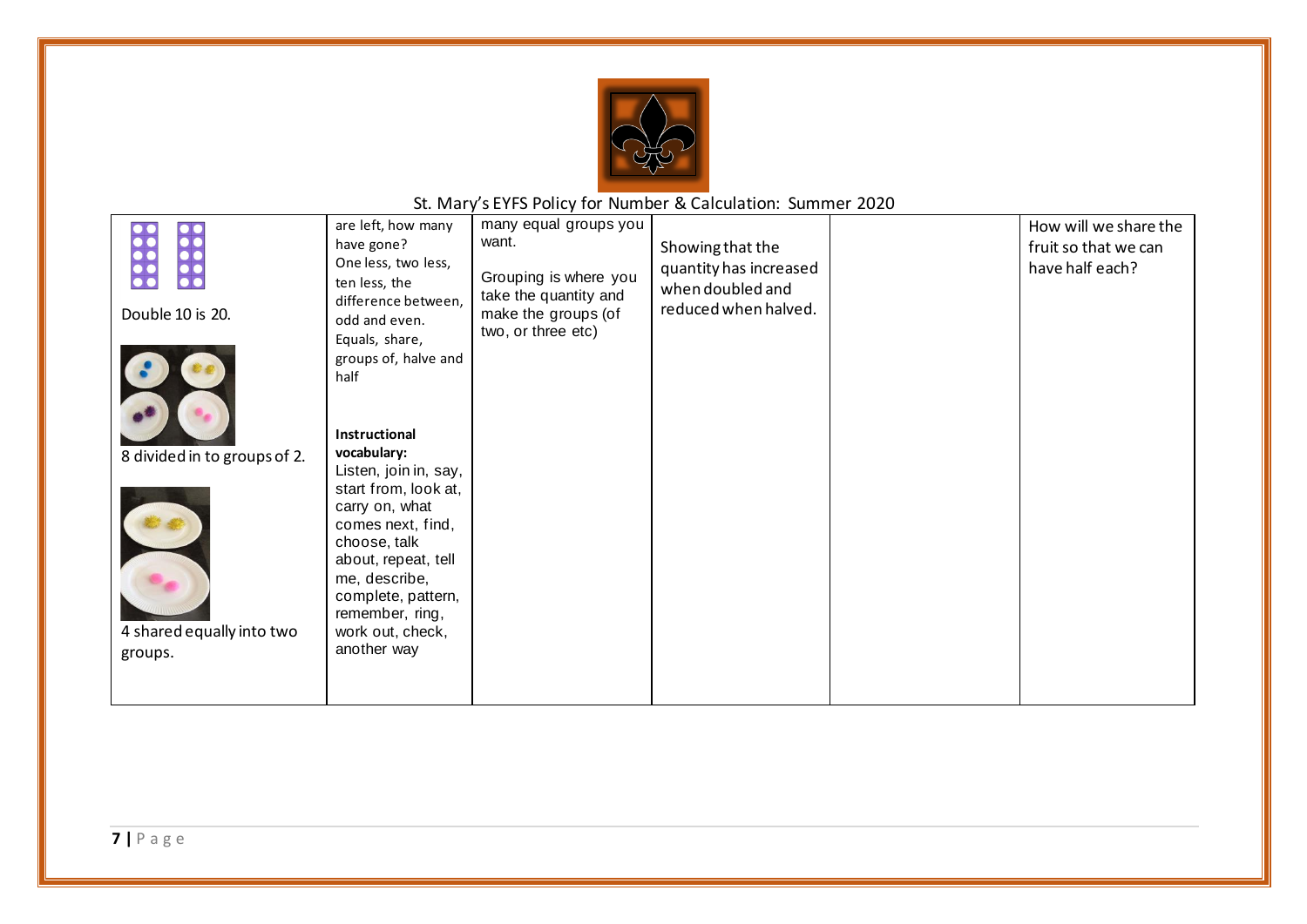